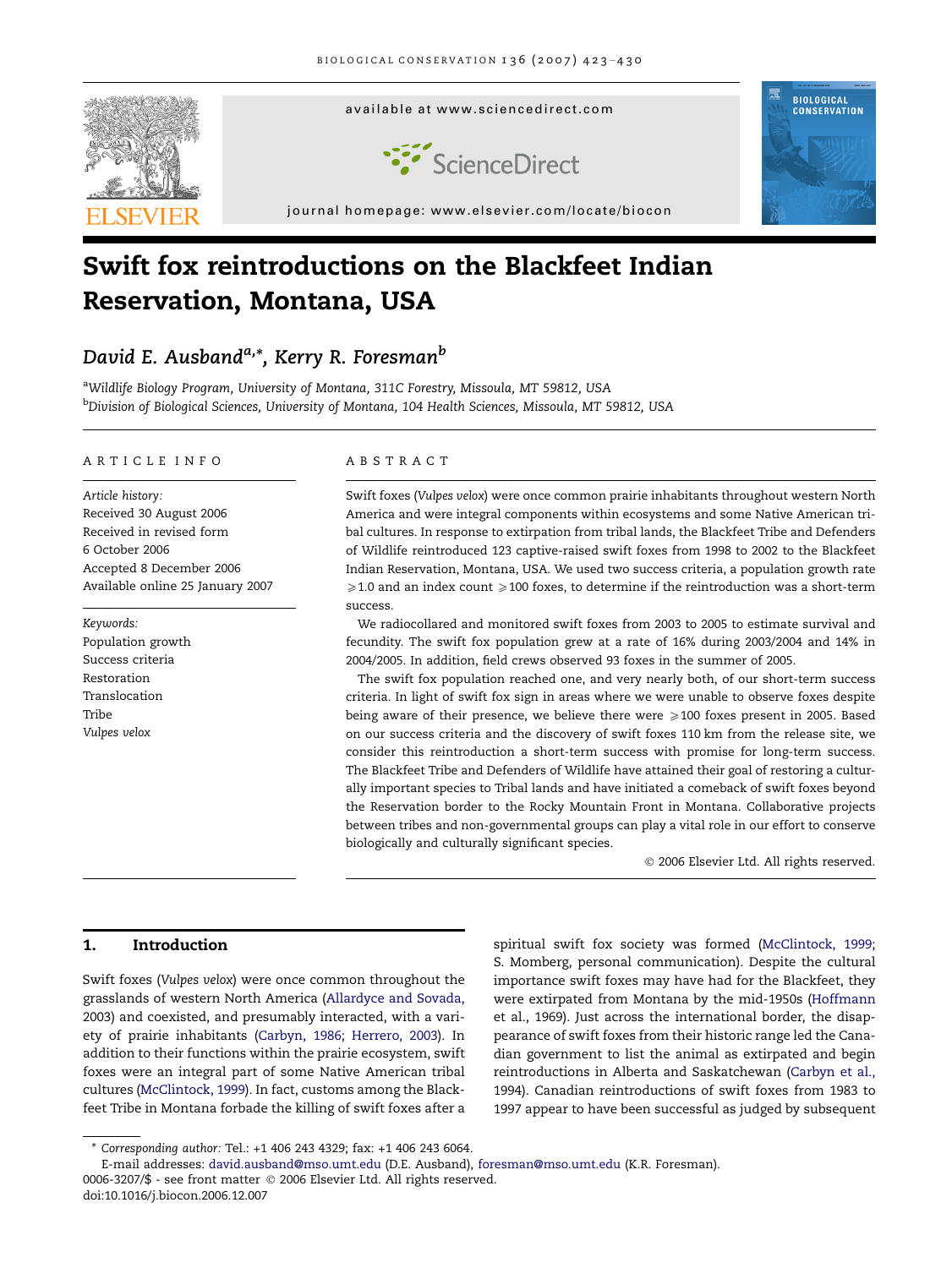surveys [\(Moehrenschlager and Moehrenschlager, 2001](#page-6-0)) with some foxes recolonizing transborder habitats in north-central Montana [\(Zimmerman, 1998](#page-7-0)). In response to petitioning in the US, the Fish and Wildlife Service decided in 1995 that listing swift foxes under Endangered Species Act protections was warranted, but precluded and later rescinded their decision to unwarranted in 2001 ([United States Fish and Wildlife Service,](#page-6-0) [1995, 2001](#page-6-0)).

In light of the United States Fish and Wildlife Service's 1995 ruling, the Blackfeet Tribe, a sovereign nation, and Defenders of Wildlife, a non-governmental wildlife conservation and advocacy group, began swift fox reintroductions on the Blackfeet Reservation, Montana. From 1998 to 2002, 123, mostly juvenile (89%), captive-raised swift foxes (54% F, 46% M), obtained from Cochrane Ecological Institute, Canada, were released on tribal lands (Fig. 1). Waters et al. (In Review) describe release methods in detail. Subsequent monitoring located natal dens and wild-born kits every year from 1999 to 2002.

After the fifth year of releasing swift foxes, the Blackfeet Tribe and Defenders of Wildlife wanted to determine if the reintroduction was successful. Although reintroductions have been used widely around the globe for a variety of species ([Richards and Short, 2003; Vandel et al., 2006\)](#page-6-0), previous studies provide little guidance in determining success criteria. In fact, 47% of species reintroductions had no determination of project success at the time of publication [\(Fischer and Lindenmayer,](#page-6-0) [2000\)](#page-6-0). Furthermore, success criteria vary widely throughout reintroductions that do determine success [\(Sarrazin and Bar](#page-6-0)[bault, 1996; Sanz and Grajal, 1998; Fischer and Lindenmayer,](#page-6-0) [2000; Ostermann et al., 2001\)](#page-6-0). Despite the disparities between reintroduction success criteria, we wanted to develop a priori definitions of short-term success.

Because the nearest swift fox population is 240 km away, the opportunity for foxes immigrating to the Blackfeet Reservation is small, thus at a minimum, the Blackfeet swift fox population can be considered self-sustaining only if it has a long-term growth rate ( $\lambda$ )  $\ge$  1.0. Furthermore, a small population can have a positive growth rate yet be vulnerable to even moderate perturbations or catastrophes, therefore we thought it was necessary to include a target count of foxes in the success criteria.

We considered the reintroductions a short-term success if  $\lambda \geqslant 1.0$  in both 2004 and 2005, an index count was  $\geqslant$  100 foxes, and population projections based on our empirical data were



Fig. 1 – Number of captive-raised swift foxes released on Blackfeet Indian Reservation Montana from 1998 to 2002.

indicative of a growing, or stable, population (20 year  $\lambda \ge 1.0$ ). We define success as not needing to release more animals at the present time and intense research, such as capturing and radiocollaring individuals, can cease and limited resources can be diverted to implementing a less invasive long-term monitoring program.

## 2. Methods

#### 2.1. Study area

This study occurred on the Blackfeet Indian Reservation, Glacier County, Montana. This land was retained by the Blackfeet people under the Treaty of 1855. Later court decisions declared that this treaty also meant that the federal government recognized the tribe as a sovereign nation, therefore all decisions regarding non-threatened or non-endangered species of wildlife on tribal lands are autonomously dictated by the Blackfeet Fish and Wildlife Department and the Tribal Business Council. The Blackfeet Reservation is 607 000 ha of mostly grassland habitat lying on the eastern flank of the Rocky Mountains adjacent to Glacier National Park. Blackfeet lands are bordered on the north by Alberta, Canada, on the south by Birch Creek, to the west by Glacier National Park, and partially bordered on the east by Cut Bank Creek. Grazing predominates land use on the Reservation with cropland comprising much of the remaining land area. All swift foxes were released on a 3200 ha tribally owned ranch located along the Two Medicine River approximately 30 km southeast of Browning, Montana.

Data loggers placed at the release site recorded temperatures ranging from  $-40\,^{\circ}\text{C}$  in January to 41  $^{\circ}\text{C}$  in July. Yearly precipitation averages 31.8 cm and elevation of the grasslands on the Reservation averages 1200 m. Short-grass prairie vegetation including needle and thread grass (Stipa comata), blue grama (Bouteloua gracilis), and thread-leaf sedges (Carex filifolia) dominate much of the Reservation. Similar grassland habitat lies to the south of the Reservation.

#### 2.2. Data collection

We live-trapped adult and juvenile swift foxes in box-traps,  $109 \times 39 \times 39$  cm, and fitted them with radiocollars and transponders. Box-traps were lined with wood and wire mesh to decrease the chance of injury to trapped animals ([Moehrenschlager et al., 2003](#page-6-0)).

Adults were trapped opportunistically year-round with the exception of the summer months if kits were present. We visually monitored adults discovered without kits twice a day for a minimum of 7 days. After this time, we approached the location and looked for signs of kit presence (kit scat, tracks, tufts of ventral hairs clinging to vegetation, trampling, "fanning" of dirt, multiple entrances). If none of the above signs were observed, we then trapped at the site. Juveniles were trapped at natal dens in late August prior to dispersal by placing traps near (<0.5 km) the late-summer natal den. We set traps at 2200 h and returned at 0600 h and did not trap at temperatures below  $-20$  °C, above 32 °C, or under other severe weather conditions.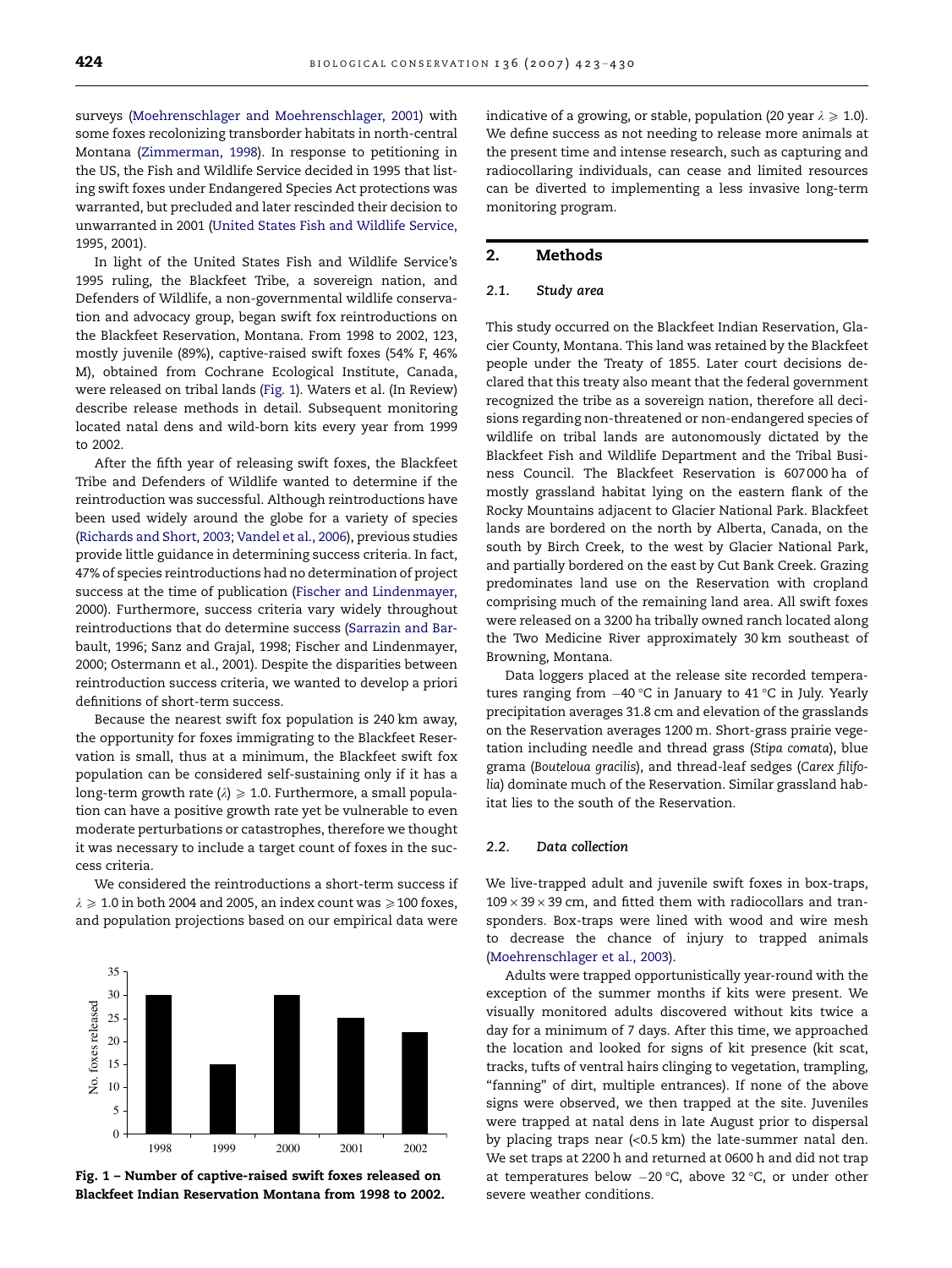Captured swift foxes were removed from the trap, placed in a sack and weighed. One observer held and restrained the fox while the second observer placed a sock over the animal's eyes and muzzle, attached a radiocollar, implanted a transponder between the shoulder blades, determined sex, checked ears for tattoos (to determine wild-born versus captive-reared), and recorded tooth wear to estimate age. These handling methods were approved under IACUC protocol number 036-04KFDBS-043005.

We located radiocollared foxes weekly by vehicle using a magnetic, roof-mounted antenna for approach and an H-antenna for triangulation. We also conducted telemetry flights as needed to locate missing collars.

We estimated survival of radiocollared juveniles and adults separately using a staggered-entry Kaplan-Meier formula ([Pollock et al., 1989](#page-6-0)). This staggered-entry procedure allowed for animals to be entered into the survival analysis as we captured them at different times throughout the study. No swift foxes died within 2 weeks of capture, therefore we did not include a handling acclimation period and used all available data [\(Winterstein et al., 2001\)](#page-7-0). Animals that we lost radio contact with were excluded from sample sizes and subsequent analyses as though they were never radiocollared.

Preliminary analyses showed that survival rates differed at different times of the year for juveniles, but not adults. We calculated juvenile survival for September, October, November, December, and January to 1 June and used the multiplicative product to obtain a 9-month survival rate from September 2003 to June 2004 and September 2004 to June 2005. We estimated adult survival from June 2003 to June 2004 and June 2004 to June 2005. Juveniles that were marked in September 2003 and survived to be adults in June 2004 were included in the 2004–2005 adult sample. We estimated kit survival by counting the number of kits observed at a natal den upon emergence (typically late May/early June) compared to the number of kits observed at the same den in late August during both 2004 and 2005. We used repeated counts in both early and late-summer to increase the accuracy of this visual estimation method. We did not include natal dens discovered after 1 July in our estimate of kit survival because of the potential that kits that died before 1 July would not be detected and counted, and therefore would inflate survival estimates.

We defined fecundity as the product of litter size and proportion of adult females reproducing annually. Because we did not handle all kits, we assumed a sex ratio of 1:1. We obtained the variance for fecundity from estimates of fecundity on the Blackfeet Reservation plus reproductive data from studies of swift foxes in Canada [\(Moehrenschlager et al.,](#page-6-0) [2004](#page-6-0)) and Wyoming [\(Olson and Lindzey, 2002\)](#page-6-0) and one longterm study of kit foxes (Vulpes macrotis), a closely related species, in California ([Cypher et al., 2000\)](#page-6-0). Data from the additional studies were used to encompass more variance in fecundity. Litter size was calculated as the number of kits observed at the natal den upon emergence. As with kit survival, we did not include natal dens discovered after July 1 in our estimate of litter size because of the increased potential for kit mortality later in summer as kits began short forays away from the natal den site. We defined a natal den as a breeding pair and their kits, regardless of how many times they moved in a given summer.

We used criteria similar to [Disney and Spiegel \(1992\)](#page-6-0) to determine the cause of mortality for radiocollared foxes. Mostly, we considered puncture wounds to the skull and an uneaten carcass to indicate coyote (Canis latrans) predation, unless we discovered the carcass in a badger (Taxidea taxus) hole or badger tracks at the kill site. In addition, we defined a fox as having been killed by a raptor if feathers were present at the kill site, the carcass had been fed upon extensively, skin and fur were peeled back, tufts of fur were scattered about, the fox had been eviscerated and there were no puncture wounds on the skull.

Potential swift fox habitat on the Reservation is extensive with large tracts that are difficult to access. Furthermore, we had a limited timeframe and resources with which to conduct this study over such a vast area. Therefore, to facilitate our ability to locate and count foxes, we placed informative signs with a photograph and description of a swift fox annually in the same local businesses  $(N = 4)$  and government buildings (N = 5) on and around the Blackfeet Reservation in an attempt to collect reports from the public. We also placed advertisements with a photo, description, and den reward information in a local newspaper bi-weekly during both years. Defenders of Wildlife offered rewards of \$100 (US) for reports that led to active, previously undiscovered swift fox natal dens. In addition, we designed and staffed an informative booth annually at the North American Indian Days pow-wow in Browning, Montana in an attempt to reach more of the public and familiarize them with swift foxes, the reintroductions, and our den reward system. We developed an informative pamphlet to hand out at North American Indian Days and for use in field work when talking with local landowners.

We included a swift fox in a given year's count if it was present on 1 June and was not discovered after 30 August because we assumed 30 August was the date after which juveniles may have dispersed from their natal area and thus would have the potential to be counted twice in our annual total. We report only the number of individual swift foxes observed by field crews, therefore our count is conservative and the numbers reported should not be viewed as an estimation of total fox abundance.

#### 2.3. Statistical methods

We wanted to determine if there were any differences in survival or cause of mortality between sexes and among age classes. To accomplish this we arcsine-transformed survival rates and used a z-test to examine differences in survival rates between years for adults, juveniles, and kits. We used  $\gamma^2$  analyses to test for differences in juvenile survival by season and to test for differences in adult mortality by sex. We also used arcsine-transformed data and a z-test to examine differences between raptor predation on juveniles and adults.

Once we estimated survival rates from monitoring radiocollared individuals we then used a matrix-based approach to obtain population growth rate estimates.

We developed a post-birth pulse matrix model based on vital rates obtained from radiocollared animals [\(Fig. 2](#page-3-0)) and estimated asymptotic  $\lambda$  for both 2003/2004 and 2004/2005 using Matlab<sup>®</sup> 6.0 and the function "eigenall" [\(Morris and Doak,](#page-6-0) [2002](#page-6-0)). We then used the delta method to construct a 95% CI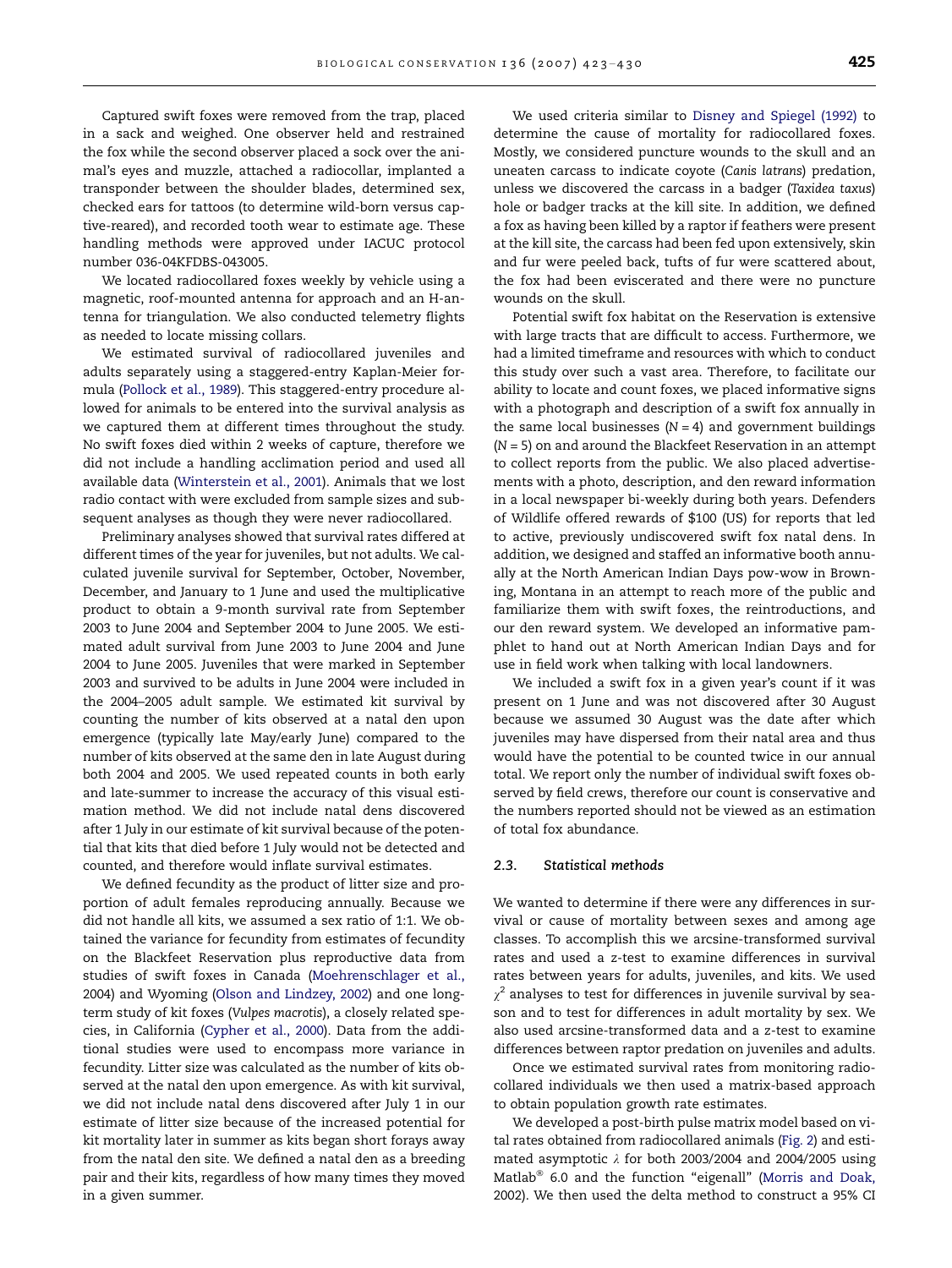<span id="page-3-0"></span>

Fig. 2 – Post-birth pulse matrix for swift foxes on the Blackfeet Indian Reservation, Montana where S = survival, F = fecundity. Subscripts represent age classes defined as k = kits (June–August), j = juveniles (September–June),  $a =$  adults (Jun<sub>200X</sub>-Jun<sub>200X+1</sub>), 1 = first year adult breeders, 2 = 2+ year adult breeders.

for  $\lambda$  ([Lande, 1988; Caswell, 2001\)](#page-6-0). The delta method also uses vital rate sensitivities in its calculation and these were obtained using Matlab and running a modified version of the program file vitalsens. ([Morris and Doak, 2002\)](#page-6-0).

We also used Matlab to project swift fox population growth to 2025 for 100 replicates, with each replicate 20-year projection being equally likely. A modified version of program file limitsens.m ([Morris and Doak, 2002\)](#page-6-0) in Matlab allowed us to randomly construct matrices for each year of a 20-year projection by choosing vital rates from a uniform distribution that was based on the upper and lower bounds of our estimated vital rate confidence intervals for 2005. Choosing from a range of possible vital rate values simulated environmental stochasticity in the population projections. For example, if the program chose the lower bounds of our adult survival and juvenile survival confidence intervals the resulting  $\lambda$  would simulate a poor year for fox growth. Projections did not account for correlation among vital rates between years and because this was a large region recently uninhabited by foxes we assumed there was a dearth of vacant habitat and by

using a short 20-year interval we excluded density dependent effects to population forecasts. The swift fox population on the Reservation was also large enough to exclude potential effects of demographic stochasticity in our projections [\(Morris](#page-6-0) [and Doak, 2002](#page-6-0)).

### 3. Results

#### 3.1. Vital rates and mortality

Field crews captured and radiocollared 23 adult (12 F, 11 M) and 35 juvenile (16 F, 19 M) swift foxes between 2003 and 2005. Three of the adult foxes were ear-marked indicating they were captive-reared. Survival rates for adults were mostly constant throughout seasons and annual rates did not differ between years  $(z = 1.01, P = 0.16)$  (Table 1). Juvenile survival was lower in autumn (September–December) during both years ( $\chi^2$  = 10.9, P = 0.01), but did not differ between years ( $z = 0.49$ ,  $P = 0.31$ ) (Table 1). Survival rates did not differ between years for kits (z =  $-1.07$ , P = 0.14) (Table 1).

Four of six over 2-year-old adult females that survived to 1 June reproduced in 2004, whereas 5 of 5 that survived to 1 June bred in 2005 (Table 2). One of 2 juvenile, or first year, adult females reproduced in 2004, whereas 3 of 6 reproduced in 2005 (Table 2). Average litter size for 2+ year adults was 3.6 in 2004 and 4.1 in 2005. First year breeders averaged 4.0 and 3.3 kits per litter in 2004 and 2005, respectively.

Predation accounted for 26 of 33 (78.8%) swift fox mortalities [\(Fig. 3\)](#page-4-0). Vehicle collisions were the cause of 5 mortalities and we were unable to determine the cause of death for 2 foxes. Causes of mortality were roughly equivalent between age classes with the exception that predation by raptors was slightly higher for adults (38.9%) than for juveniles

| Table 1 – Mean survival and 95% CI for swift fox adults, juveniles and kits on the Blackfeet Indian Reservation, Montana |          |                |                    |               |  |  |
|--------------------------------------------------------------------------------------------------------------------------|----------|----------------|--------------------|---------------|--|--|
| Age class/year                                                                                                           | N marked | N censored     | $\bar{x}$ survival | 95% CI        |  |  |
| Adults                                                                                                                   |          |                |                    |               |  |  |
| 2003 June-2004 June                                                                                                      | 14       | $\overline{2}$ | 0.73               | $0.52 - 0.94$ |  |  |
| 2004 June-2005 June                                                                                                      | 24       | 3              | 0.60               | $0.44 - 0.76$ |  |  |
| Juveniles                                                                                                                |          |                |                    |               |  |  |
| 2003 September-2004 June                                                                                                 | 13       | 4              | 0.56               | $0.32 - 0.80$ |  |  |
| 2004 September-2005 June                                                                                                 | 22       | 1              | 0.47               | $0.32 - 0.62$ |  |  |
| <b>Kits</b>                                                                                                              |          |                |                    |               |  |  |
| 2004 June-2004 September                                                                                                 | 29       | $\mathbf{0}$   | 0.69               | $0.55 - 0.83$ |  |  |
| 2005 June-2005 September                                                                                                 | 39       | $\mathbf 0$    | 0.77               | $0.65 - 0.89$ |  |  |

#### Table 2 – Swift fox reproductive estimates and number of natal dens observed on the Blackfeet Indian Reservation, Montana (2003–2005)

| Year |                     | Proportion reproducing |                                   |              | Litter size |  |
|------|---------------------|------------------------|-----------------------------------|--------------|-------------|--|
|      | $F(1 \text{ year})$ | $F(2+ \text{ years})$  | Number of natal dens <sup>a</sup> | $\mathbf{v}$ | <b>SE</b>   |  |
| 2003 | N/A                 | N/A                    |                                   | 4.8          | 0.6         |  |
| 2004 | 0.50                | 0.67                   | 14                                | 4.0          | 0.4         |  |
| 2005 | 0.50                | 1.00                   | 13                                | 3.9          | 0.4         |  |

a Number of natal dens includes both collared and uncollared animals.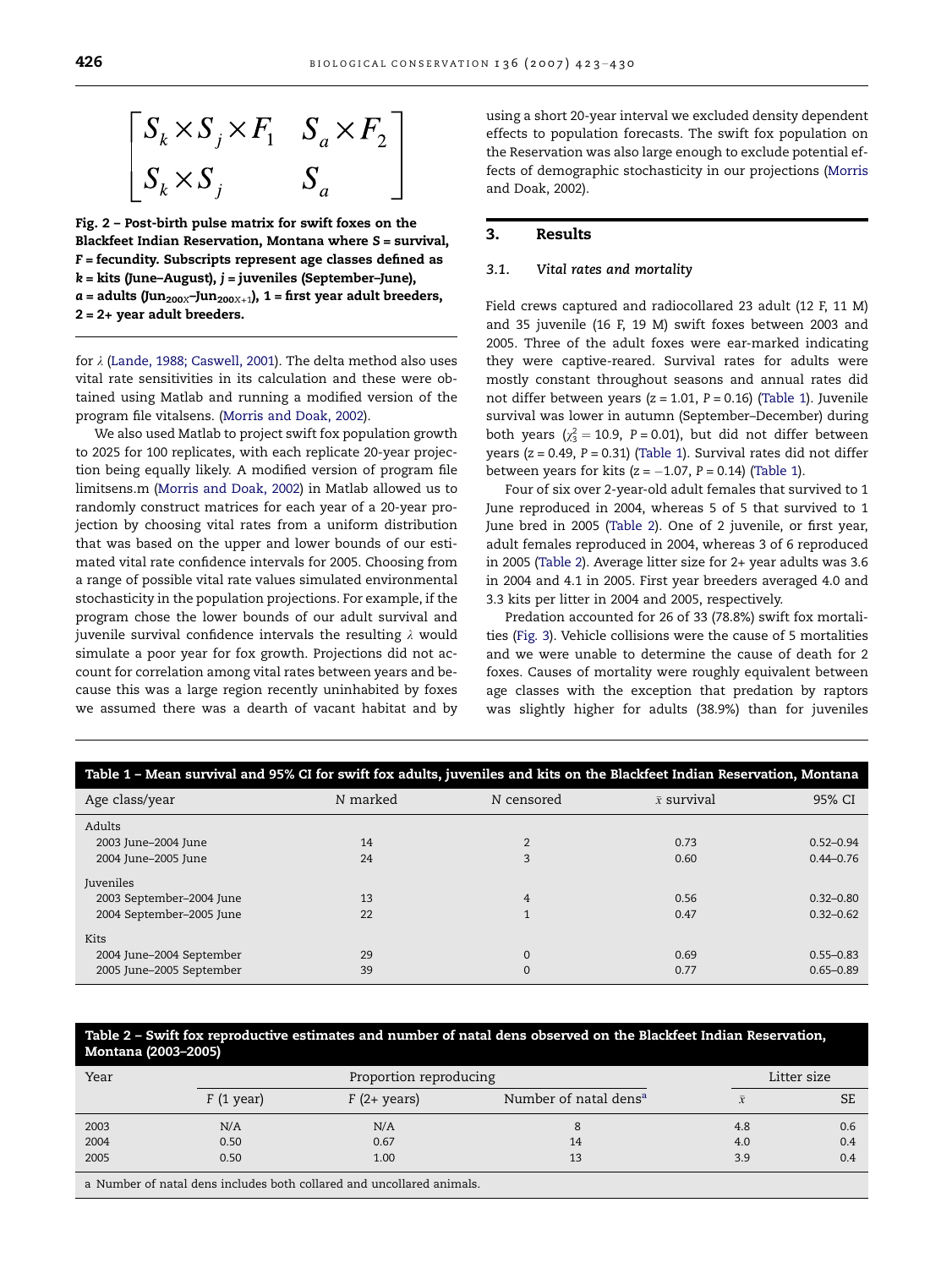<span id="page-4-0"></span>

Fig. 3 – Cause of radiocollared swift fox mortalities from 2003 to 2005 on the Blackfeet Indian Reservation, Montana (N = 33).

(26.7%), but this trend was not significant ( $z = 0.78$ ,  $P = 0.22$ ). Although the sex ratio of foxes did not differ, significantly more radiocollared adult females died than males over the 2 years ( $\chi_1^2 = 4.17$ , P = 0.04).

#### 3.2. Fox index count and population growth

The number of swift foxes observed increased every summer with 62 in 2003, 86 in 2004, and 93 individuals counted in 2005. We received 19 natal den reports from the public in 2004 and 14 reports in 2005. Five of the 19 reports in 2004 were separate swift fox natal dens, 8 were red fox (Vulpes vulpes) dens, and we were unable to confirm an additional two reports, although based on habitat we believe these reports were likely red fox dens. In 2005, 4 of the 14 reports were swift fox natal dens, although only 1 of these was previously undiscovered by field crews. Seven of the 14 reports were red fox and 1 was a coyote natal den. We were unable to confirm 2 of the



Fig. 4 – Histogram of  $\lambda_G$  values generated from 100 replicates of 20-year swift fox population growth projections.

14 reports in 2005, but based on habitat features we believe these were red fox dens.

We estimated a  $\lambda$  of 1.16 ± 0.39 (mean ± 95% CI) from June 2003 to June 2004 and  $1.14 \pm 0.34$  from June 2004 to June 2005. Population projections based on empirical vital rates indicated growth over 20 years for all 100 replicates, each equally likely to occur. The arithmetic mean  $\lambda$  for all 100 replicates was  $1.072 \pm 0.06$  and no 20-year replicate had a  $\lambda_G$  < 1.0 (Fig. 4). All 100 replicates had an initial population size of 93 foxes. Mean abundance in year 2025 was 427 ± 50  $(\bar{x}_{\rm G} = 365)$ and no replicate went extinct.

## 4. Discussion

#### 4.1. Vital rates and mortality

Survival rates were comparable to, or higher than, what is reported from several recent studies on swift fox [\(Sovada](#page-6-0) [et al., 1998; Olson and Lindzey, 2002; Kamler et al., 2003b;](#page-6-0) [Moehrenschlager et al., 2004\)](#page-6-0). Many studies have estimated litter size and average litter sizes on the Blackfeet Reservation compare favorably with data from summary papers on swift fox ecology [\(Moehrenschlager et al., 2004; Stephens and](#page-6-0) [Anderson, 2005\)](#page-6-0). In addition to litter size, another component of fecundity is the proportion of adult females that breed annually. Again, this metric was comparable to, or higher than, what is reported by [Olson and Lindzey \(2002\)](#page-6-0) (0.79, adults), [Moehrenschlager and Macdonald \(2003\)](#page-6-0) (0.33 and 0.60, adults (2+ years) and adults (1 year), respectively), and estimates from [Moehrenschlager et al. \(2004\)](#page-6-0).

Coyotes were the primary cause of mortality for swift foxes on the Reservation. Coyotes have been implicated as a major source of swift fox and kit fox mortality in numerous other studies as well [\(Cypher and Scrivner, 1992; Sovada](#page-6-0) [et al., 1998; Olson and Lindzey, 2002; Kamler et al., 2003a](#page-6-0)). Researchers even suggest that coyotes may have a large enough impact on swift and kit foxes that they suppress population growth [\(Cypher and Scrivner, 1992; Kamler et al.,](#page-6-0) [2003a](#page-6-0)). A substantial proportion of swift foxes on the Reservation were presumed to be killed by raptors (33%). Other studies have recorded sporadic and negligible amounts of raptor predation on swift foxes [\(Covell, 1992; Olson and Lindzey,](#page-6-0) [2002](#page-6-0)), and we have not discovered another study with the same level of raptor predation we observed. While it is possible that some of these foxes may have died from other causes and were only then fed upon by raptors, most raptor species observed on the Reservation do not typically eat carrion ([Elp](#page-6-0)[hick et al., 2001](#page-6-0)).

We found more radiocollared adult females died than expected had mortality been constant across sexes. Survival between sexes of adults was roughly equivalent during the first year of the study, however, from June 2004 to June 2005 adult females had a survival rate of  $0.38 \pm 0.18$  whereas adult males had a survival rate of  $0.80 \pm 0.22$  for the same time period. [Moehrenschlager and Macdonald \(2003\)](#page-6-0) note that survival for females was lower in translocated foxes and suggest swift fox reintroduction projects should release more females than males to compensate for differential survival. We are unsure what would create differential survival in a sample of mostly wild-born adult foxes, particularly during just one year of our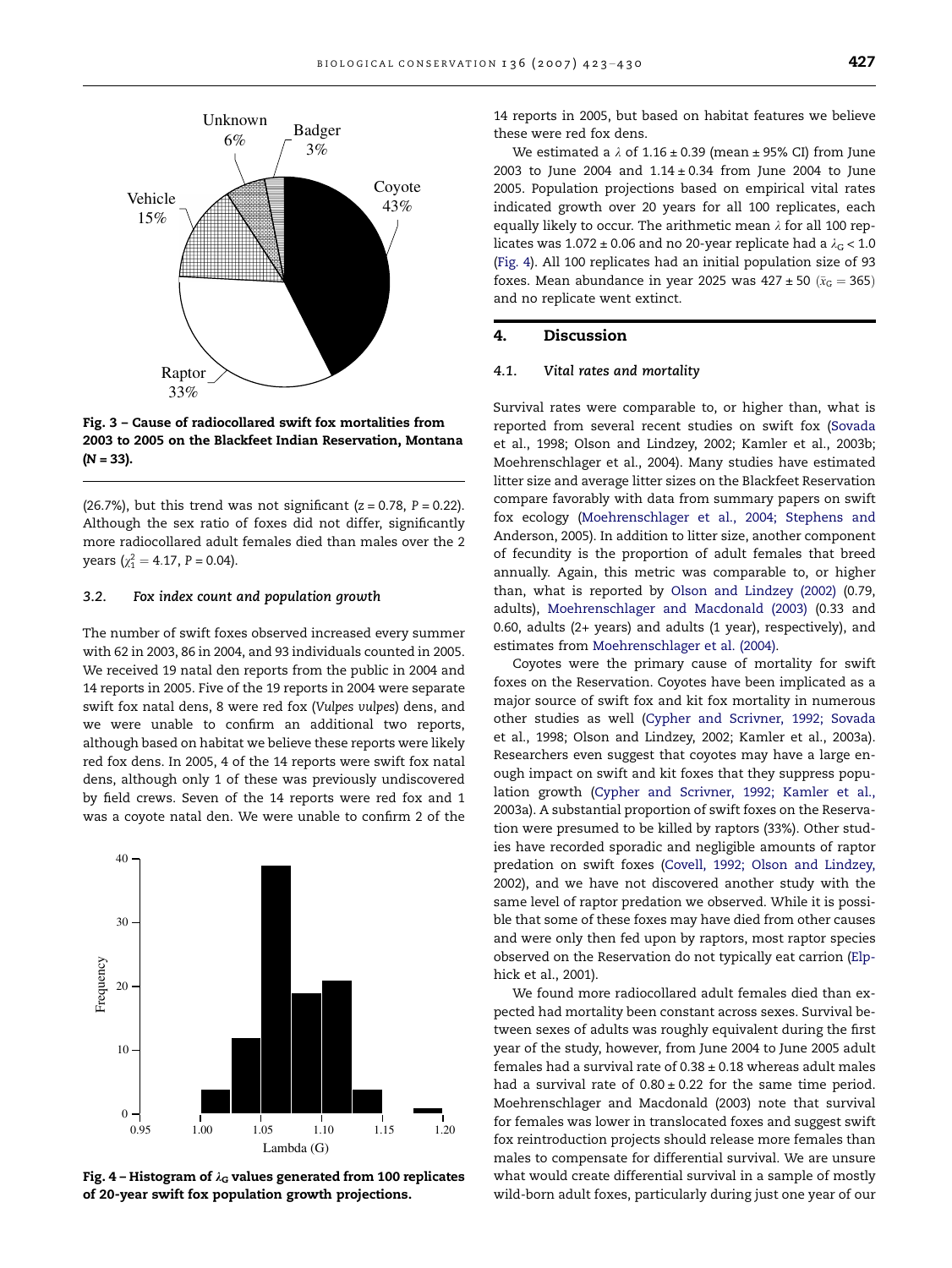study. Two of the adult females that died during the 2004/2005 year were old as judged by severely worn teeth and ear tattoos that indicated one animal was from the original 1998 release. If these two female deaths are excluded from the survival analysis, average adult female survival increases to  $0.54 \pm$ 0.22. Identifying factors that would lead to differential mortality between sexes during 1 year is difficult because survival rate equations can be sensitive to any changes due to the relatively small sample sizes being analyzed.

When coupled with our estimate of population growth, it seems that swift fox populations can sustain a high proportion of mortalities from raptor and coyote predation and yet continue to grow.

#### 4.2. Fox index count and population growth

Coupled with our outreach efforts, providing monetary rewards for reports of natal dens was effective in obtaining additional swift fox locations. Although some time was spent confirming den reports that were actually red fox or coyote, the benefit of discovering previously unknown swift fox natal dens outweighed the cost of resources used on misidentifications. In 2004, 5 of 14 natal dens discovered were from public reports. Although only 1 of the 13 natal dens discovered in 2005 was from a report, some of the radiocollared foxes  $(N = 5)$  that produced litters in 2005 were discovered via reports in 2004.

In 2005, the lone report that led us to a previously undiscovered den in 2005 was from the town of Augusta, Montana, 110 km south of the release site. This pair of swift foxes produced two kits in 2005, both of which were female. A large expanse of cropland (240 km) separates Augusta from the only other known swift fox population in the state near Havre, Montana. In contrast, grassland is contiguous along the Rocky Mountain Front from the release site on the Reservation to Augusta. Based on habitat features, these swift foxes are likely to have been derived from the Blackfeet Reservation population and it is likely swift foxes occupy, at least in part, the habitat between Augusta and the southern Reservation boundary. However, we did not include these four confirmed foxes in our abundance count on the Reservation.

Our estimate of swift fox population growth admittedly has a wide associated confidence interval. However, when comparing individual vital rates to vital rates obtained from other studies where swift foxes are considered stable or growing the Blackfeet vital rate estimates are comparable or higher. In addition, population projections, each equally likely, based on vital rates obtained from radiocollared foxes provided a range of 377–478 swift foxes present in the year 2025 and no replicate had a  $\lambda$ <sub>G</sub> < 1.0. While these population projections simulated environmental stochasticity we should note that the abundance projections are sensitive to initial population size and are based on a minimum number of foxes present in 2005. It is likely more swift foxes were present in 2005 than were detected by field crews. Furthermore, we do not know the true process variance in this system and the estimated growth rates are based solely on sample variance, which may or may not encompass all variance in the vital rates over time. The projections presented are merely a rough

sketch of what could be expected given the vital rates we measured from radiocollared foxes over 2 years. These projections do not include habitat or territoriality factors, hence, we used a relatively short, 20-year projection interval.

## 5. Conclusion

Based on our explicitly defined success criteria, we believe this reintroduction of swift foxes has been a short-term success with a promising outlook for long-term success. The swift fox population on the Reservation is growing, therefore, the first criterion defining success was met. Field crews also very nearly reached the second success criterion of 100 foxes by counting 93 in 2005. This minimum number of foxes does not include the Augusta, Montana swift foxes. Again, the index count of 93 swift foxes is not an estimate of total fox abundance on the Reservation, it is merely a minimum number of swift foxes alive during the summer of 2005. We feel confident there were at least 100 swift foxes on the Reservation during the summer of 2005 based on potential habitat that was not surveyed, reports from the public, and swift fox sign in areas where we were unable to observe swift foxes.

At this early stage, our term "success" merely represents one hurdle in a long series of hurdles for this population to be considered fully recovered. Of course, we fully realize that this population is still quite small and vulnerable. However, to direct limited funds to where they are needed most, we think our approach is valid provided a strong monitoring program is implemented. While tribes and non-governmental organizations can play a vital role in species conservation because they can often act more quickly than a government agency, they are also more prone to the vagaries associated with ephemeral resources and changing administrative priorities. Furthermore, some members of the Blackfeet Tribe prefer non-invasive wildlife research techniques, therefore, we were encouraged to mark only enough individuals to reasonably answer our scientific questions. In addition, most nongovernmental organizations take great care to ensure limited resources are going toward projects they deem most critically important at the time and superfluous releases of animals are not in their best interest if it can be reasonably predicted that the population will continue to expand without human intervention. Our empirically-based population growth projections demonstrate such long-term promise for this population. We think a population of approximately 100 animals that is growing and through population projections appears likely to continue to grow, is sufficient for us to not actively release more large cohorts of foxes. However, in the absence of genetic data related to this population [Ausband \(2005\)](#page-6-0) recommended a conservative approach of releasing 5–6 adults every second year until concerns related to inbreeding are assuaged.

Our species reintroduction was unique because it did not rely on a government agency to spearhead efforts. Rather this reintroduction relied on the sovereignty of the Blackfeet Nation and cooperation from Defenders of Wildlife to achieve initial success. Collaborative projects between tribes and non-governmental groups can play a vital role in our effort to conserve biologically and culturally significant species.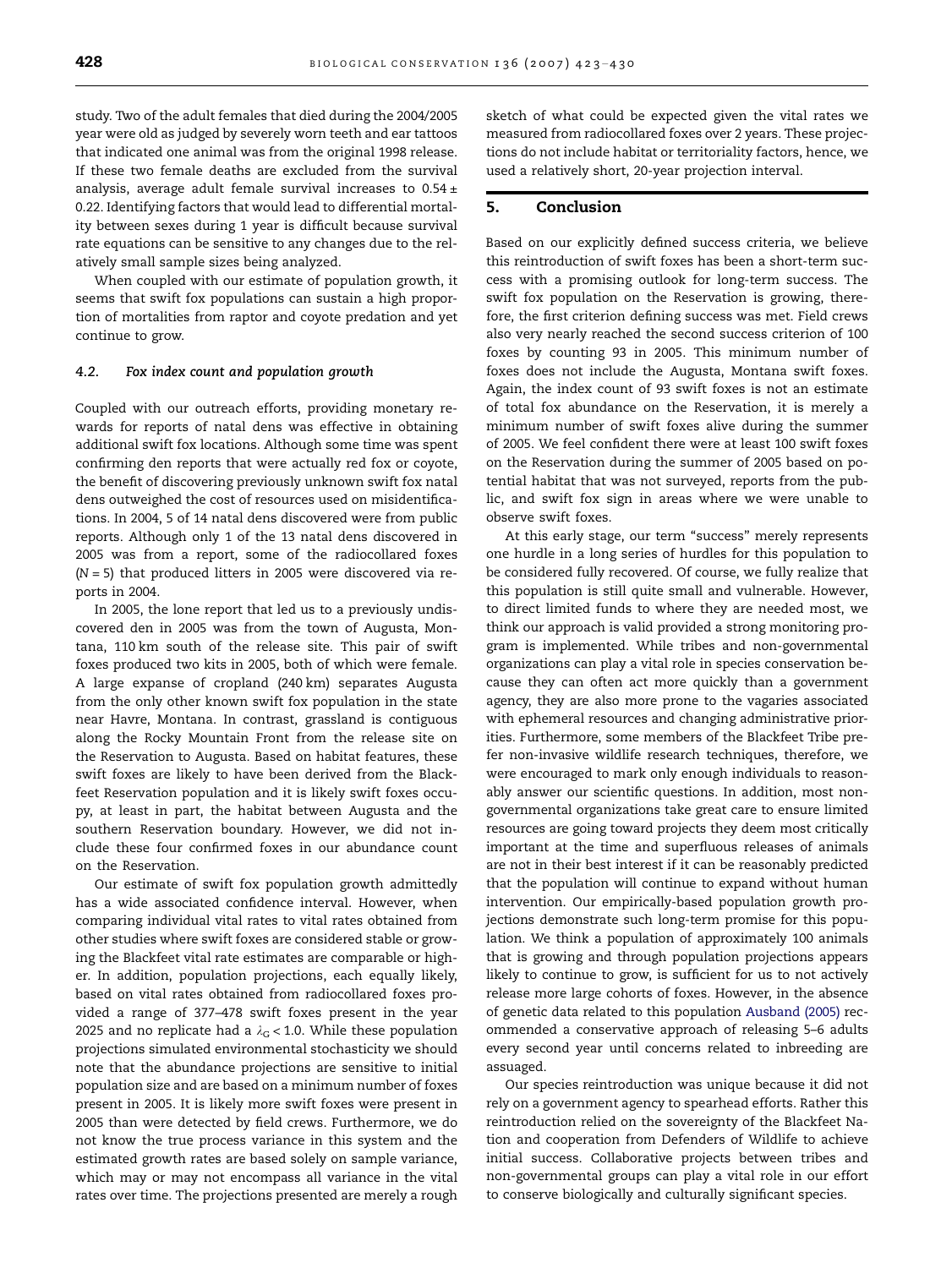#### <span id="page-6-0"></span>Acknowledgements

We received funding for this research from Defenders of Wildlife, a Tribal Wildlife Grant through the Blackfeet Tribe, a State Wildlife Grant through The University of Montana, and a grant from Sigma Xi. We extend sincere thanks to all who helped with field work and study logistics. We also thank D. Pletscher, L.S. Mills, and K. Hodges for early manuscript reviews. Anonymous reviewers contributed greatly to the strength of this manuscript and we thank them.

#### REFERENCES

- Allardyce, D., Sovada, M.A., 2003. A review of the ecology, distribution, and status of swift foxes in the United States. In: Carbyn, L.N., Sovada, M.A. (Eds.), The Swift Fox: Ecology and Conservation of Swift Foxes in a Changing World. Canadian Plains Research Center, University of Regina, Canada, pp. 3–18.
- Ausband, D.E., 2005. Assessing the success of swift fox reintroductions on the Blackfeet Indian Reservation, Montana. Thesis, University of Missoula, Missoula, Montana.
- Carbyn, L.N., 1986. Some observations on the behaviour of swift foxes in reintroduction programs within the Canadian prairies. Alberta Naturalist 16, 37–41.
- Carbyn, L.N., Armbruster, H.J., Mamo, C., 1994. The swift fox reintroduction program in Canada from 1983 to 1992. In: Bowles, M.L., Whelan, C.J. (Eds.), Restoration of Endangered Species. Cambridge University, United Kingdom, pp. 247–271.
- Caswell, H., 2001. Matrix Population Models. Sinauer, Sunderland, MA, USA.
- Covell, D.F., 1992. Ecology of the swift fox (Vulpes velox) in southeastern Colorado. Thesis, University of Wisconsin, Madison, WI.
- Cypher, B.L., Scrivner, J.H., 1992. Coyote control to protect endangered San Joaquin kit foxes at the Naval Petroleum Reserves, California. In: Borrecco, J.E., Marsh, R.E. (Eds.), Proceedings of the 15th Vertebrate Pest Conference. University of California, Davis, CA, USA, pp. 42–47.
- Cypher, B.L., Warrick, G.D., Otten, M.R.M., O'Farrell, T.P., Berry, W.H., Harris, C.E., Kato, T.T., McCue, P.M., Scrivner, J.H., Zoellick, B.W., 2000. Population dynamics of San Joaquin kit foxes at the Naval Petroleum Reserves in California. Wildlife Monographs No. 145.
- Disney, M., Spiegel, L.K., 1992. Sources and rates of San Joaquin kit fox mortality in western Kern County, California. Transactions of the western section of The Wildlife Society 28, 73–82.
- Elphick, C., Dunning Jr., J.B., Sibley, D.A., 2001. The Sibley Guide to Bird Life and Behavior. Knopf, New York.
- Fischer, J., Lindenmayer, D.B., 2000. An assessment of the published results of animal relocations. Biological Conservation 96, 1–11.
- Herrero, S., 2003. Canada's experimental reintroduction of swift foxes into an altered ecosystem. In: Carbyn, L.N., Sovada, M.A. (Eds.), The Swift Fox: Ecology and Conservation of Swift Foxes in a Changing World. Canadian Plains Research Center, University of Regina, Canada, pp. 33–38.
- Hoffmann, R.S., Wright, P.L., Newby, F.E., 1969. The distribution of some mammals in Montana. I. Mammals other than bats. Journal of Mammalogy 50, 579–604.
- Kamler, J.F., Ballard, W.B., Gilliland, R.L., Lemons II., P.R., Mote, K., 2003a. Impacts of coyotes on swift foxes in northwestern Texas. Journal of Wildlife Management 67, 317–323.
- Kamler, J.F., Ballard, W.B., Fish, E.B., Lemons, P.R., Mote, K., Perchellet, C.C., 2003b. Habitat use, home ranges, and survival of swift foxes in a fragmented landscape: conservation implications. Journal of Mammalogy 84, 989–995.
- Lande, R., 1988. Demographic models of the northern spotted owl (Strix occidentalis caurina). Oecologia 75, 601–607.
- McClintock, W., 1999. The old north trail. Life Legends and Religion of the Blackfeet Indians. Bison Books, University of Nebraska, Lincoln, Nebraska.
- Moehrenschlager, A., Macdonald, D.W., 2003. Movement and survival parameters of translocated and resident swift foxes Vulpes velox. Animal Conservation 6, 199–206.
- Moehrenschlager, A., Moehrenschlager, C., 2001. Census of swift fox (Vulpes velox) in Canada and Northern Montana: 2000–2001. Alberta Sustainable Resource Development, Fish and Wildlife Division, Alberta Species at Risk Report No. 24. Edmonton, Alberta.
- Moehrenschlager, A., Macdonald, D.W., Moehrenschlager, C., 2003. Reducing capture-related injuries and radio-collaring effects on swift foxes. In: Carbyn, L.N., Sovada, M.A. (Eds.), The Swift Fox: Ecology and Conservation of Swift Foxes in a Changing World. Canadian Plains Research Center, University of Regina, Canada, pp. 107–113.
- Moehrenschlager, A., Cypher, B.L., Ralls, K., List, R., Sovada, M.A., 2004. Swift and kit foxes: comparative ecology and conservation of swift and kit foxes. In: MacDonald, D.W., Sillero-Zubiri, C. (Eds.), The Biology and Conservation of Wild Canids. Oxford University, United Kingdom, pp. 185–198.
- Morris, W.F., Doak, D.F., 2002. Quantitative Conservation Biology: Theory and Practice of Population Viability Analysis. Sinauer, Sunderland, MA.
- Olson, T.L., Lindzey, F.G., 2002. Swift fox survival and production in southeastern Wyoming. Journal of Mammalogy 83, 199–206.
- Ostermann, S.D., Deforge, J.R., Edge, W.D., 2001. Captive breeding and reintroduction evaluation criteria: a case study of peninsular Bighorn Sheep. Conservation Biology 15, 749–760.
- Pollock, K.H., Winterstein, S.R., Bunck, C.M., Curtis, P.D., 1989. Survival analysis in telemetry studies: the staggered entry design. Journal of Wildlife Management 53, 7–15.
- Richards, J.D., Short, J., 2003. Reintroduction and establishment of the western barred bandicoot Perameles bougainville (Marsupialia: Peramelidae) at Shark Bay, Western Australia. Biological Conservation 109, 181–195.
- Sanz, V., Grajal, A., 1998. Successful reintroduction of captiveraised Yellow-shouldered Amazon Parrots on Margarita Island, Venezuela. Conservation Biology 12, 430–441.
- Sarrazin, F., Barbault, R., 1996. Reintroduction: challenges and lessons for basic ecology. Trends in Ecology and Evolution 11, 474–478.
- Sovada, M.A., Roy, C.C., Bright, J.B., Gillis, J.R., 1998. Causes and rates of mortality of swift foxes in western Kansas. Journal of Wildlife Management 62, 1300–1306.
- Stephens, R.M., Anderson, S.H., 2005. Swift Fox (Vulpes velox): A Technical Conservation Assessment. Wyoming Cooperative Fish and Wildlife Research Unit, University of Wyoming, Laramie, Wyoming. Available from: [<http://www.fs.fed.us/r2/](http://www.fs.fed.us/r2/projects/scp/assessments/swiftfox.pdf) [projects/scp/assessments/swiftfox.pdf>](http://www.fs.fed.us/r2/projects/scp/assessments/swiftfox.pdf) (accessed April 2005).
- United States Fish and Wildlife Service, 1995. Endangered and Threatened wildlife and plants; 12-month finding for a petition to list the swift fox as Endangered. Federal Register 60, 31663–31666.
- United States Fish and Wildlife Service, 2001. Endangered and Threatened wildlife and plants; annual notice of findings on recycled petitions. Federal Register 66, 1295–1300.
- Vandel, J.M., Stahl, P., Herrenschmidt, V., Marboutin, E., 2006. Reintroduction of the lynx into the Vosges